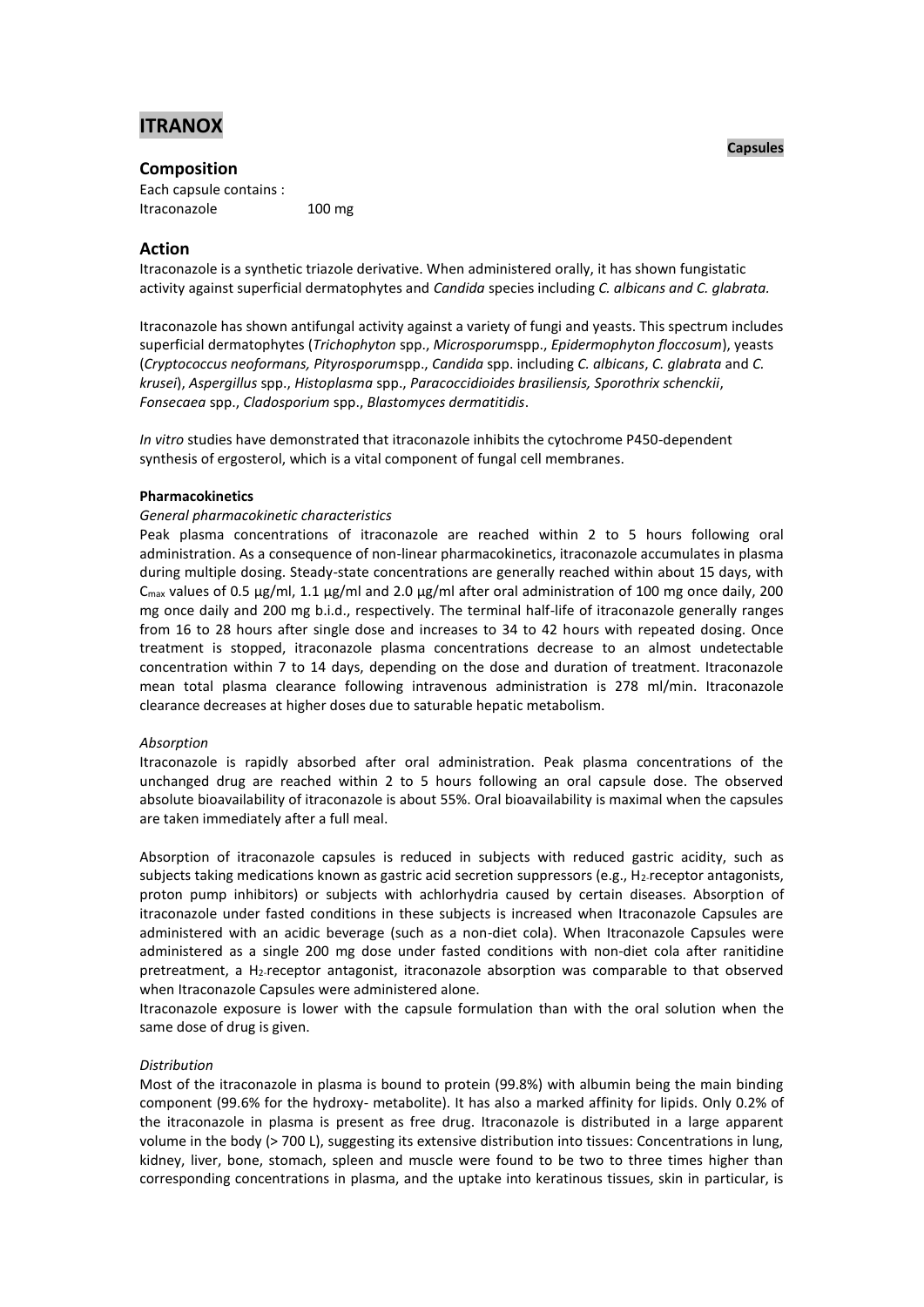up to four times higher than in plasma. Concentrations in the cerebrospinal fluid are much lower than in plasma, but efficacy has been demonstrated against infections present in the cerebrospinal fluid.

#### *Metabolism*

Itraconazole is extensively metabolised by the liver into a large number of metabolites. *In vitro* studies have shown that CYP3A4 is the major enzyme involved in the metabolism of itraconazole. The main metabolite is hydroxy-itraconazole, which has *in vitro* antifungal activity comparable to Itraconazole; trough plasma concentrations of the hydroxy-itraconazole are about twice those of itraconazole.

#### *Excretion*

Itraconazole is excreted mainly as inactive metabolites in urine (35%) and faeces (54%) within one week of an oral solution dose. Renal excretion of itraconazole and the active metabolite hydroxyitraconazole account for less than 1% of an intravenous dose. Based on an oral radiolabelled dose, faecal excretion of unchanged drug varies between 3 – 18% of the dose.

#### **Special Populations**

#### *Hepatic Impairment:*

Itraconazole is predominantly metabolised in the liver. A pharmacokinetic study using a single 100 mg dose of itraconazole (one 100 mg capsule) was conducted in 6 healthy and 12 cirrhotic subjects. A statistically significant reduction in average C<sub>max</sub> (47%) and a two fold increase in the elimination halflife (37  $\pm$  17 versus 16  $\pm$ 5 hours) of itraconazole were noted in cirrhotic subjects compared with healthy subjects. However, overall exposure to itraconazole, based on AUC, was similar in cirrhotic patients and in healthy subjects.

Data are not available in cirrhotic patients during long-term use of itraconazole.

#### *Renal Impairment:*

Limited data are available on the use of oral itraconazole in patients with renal impairment. A pharmacokinetic study using a single 200-mg dose of itraconazole (four 50-mg capsules) was conducted in three groups of patients with renal impairment (uremia: n=7; hemodialysis: n=7; and continuous ambulatory peritoneal dialysis: n=5). In uremic subjects with a mean creatinine clearance of 13 ml/min.  $\times$  1.73 m<sup>2</sup>, the exposure, based on AUC, was slightly reduced compared with normal population parameters. This study did not demonstrate any significant effect of hemodialysis or continuous ambulatory peritoneal dialysis on the pharmacokinetics of itraconazole ( $T_{\text{max}}$ ,  $C_{\text{max}}$ , and AUC0-8h). Plasma concentration-versus-time profiles showed wide intersubject variation in all three groups.

After a single intravenous dose, the mean terminal half-lives of itraconazole in patients with mild (defined in this study as CrCl 50-79 ml/min), moderate (defined in this study as CrCl 20-49 ml/min), and severe renal impairment (defined in this study as CrCl <20 ml/min) were similar to that in healthy subjects, (range of means 42-49 hours vs 48 hours in renally impaired patients and healthy subjects, respectively.) Overall exposure to itraconazole, based on AUC, was decreased in patients with moderate and severe renal impairment by approximately 30% and 40%, respectively, as compared with subjects with normal renal function.

Data are not available in renally impaired patients during long-term use of itraconazole. Dialysis has no effect on the half-life or clearance of itraconazole or hydroxy-itraconazole.

### *Paediatrics*

Limited pharmacokinetic data are available on the use of itraconazole in the paediatric population. Clinical pharmacokinetic studies in children and adolescents aged between 5 months and 17 years were performed with itraconazole capsules, oral solution or intravenous formulation. Individual doses with the capsule and oral solution formulation ranged from 1.5 to 12.5 mg/kg/day, given as once-daily or twice-daily administration. The intravenous formulation was given either as a 2.5 mg/kg single infusion, or a 2.5 mg/kg infusion given once daily or twice daily. For the same daily dose, twice daily dosing compared to single daily dosing yielded peak and trough concentrations comparable to adult single daily dosing. No significant age dependence was observed for itraconazole AUC and total body clearance, while weak associations between age and itraconazole distribution volume, C<sub>max</sub> and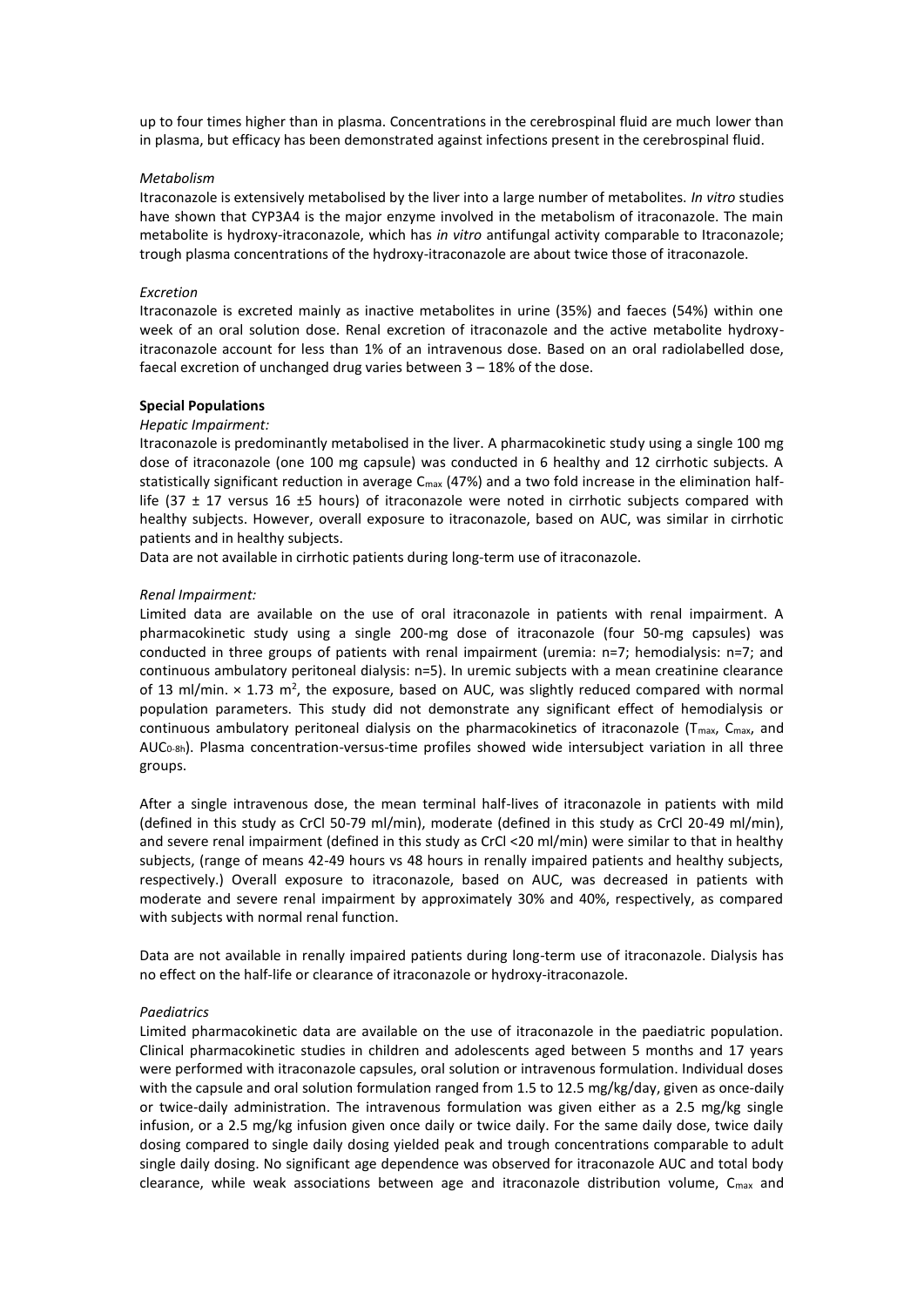terminal elimination rate were noted. Itraconazole apparent clearance and distribution volume seemed to be related to weight.

## **Indications**

Itranox capsules are indicated for the treatment of the following fungal infections in immunocompromised and non-immunocompromised patients:

- Blastomycosis, pulmonary and extrapulmonary;
- Histoplasmosis, including chronic cavitary pulmonary disease and disseminated, non-meningeal histoplasmosis; and
- Aspergillosis, pulmonary and extrapulmonary, in patients who are intolerant of or who are refractory to amphotericin B therapy.

Itranox capsules are also indicated for the treatment of the following fungal infections in nonimmunocompromised patients:

- Onychomycosis of the toenail with or without fingernail involvement due to dermatophytes (tinea unguium).
- Onychomycosis of the fingernail due to dermatophytes (tinea unguium)
- Specimens for fungal cultures and other relevant laboratory studies (wet mount, histopathology, serology) should be obtained prior to therapy to isolate and identify causative organisms. Therapy may be instituted before the results of the cultures and other laboratory studies are known; however, once these results become available, anti-infective therapy should be adjusted accordingly.

# **Contraindications**

Itraconazole capsules are contra-indicated in pregnant women. Women of childbearing potential should take adequate contraceptive precautions during therapy and for one menstrual cycle after stopping therapy, as teratogenicity has been shown in laboratory animals.

Terfenadine, astemizole, mizolastine, cisapride, dofetilide, quinidine, pimozide, CYP3A4 metabolized HMG-CoA reductase inhibitors such as simvastatin and lovastatin, oral midazolam and triazolam should not be used during treatment with Itraconazole capsules.

Itraconazole capsules are also contra-indicated in patients with a known hypersensitivity to Itraconazole or its excipients, other azole antifungal agents or any of the excipients.

Itraconazole has been shown to have no benefit in the prophylaxis of Cryptococcal meningitis in HIVinfected patients.

Itraconazole should not be administered to treat onychomycosis in patients with evidence of ventricular dysfunction such as congestive heart failure (CHF) or a history of CHF. Rare cases of CHF and pulmonary edema have been reported in the post-marketing period in patients treated with Itraconazole capsules. These patients were being treated for onychomycosis and/or systemic fungal infection. If signs or symptoms of CHF occur during administration of Itraconazole capsules, discontinue administration.

### **Warnings**

Itraconazole is predominantly metabolized in the liver. The terminal half-life of Itraconazole in cirrhotic patients is somewhat prolonged. The oral bioavailability in cirrhotic patients is somewhat decreased. In such patients, as well as in other cases of hepatic impairment, it is advisable to monitor the Itraconazole plasma concentrations and to adapt the dose when necessary.

Cases of serious, usually reversible idiosyncratic hepatitis that may be fatal have been observed. Serious hepatotoxicity, including cases of fatal acute liver failure, has occurred with the use of Itraconazole. Most of these cases involved patients who had pre-existing liver disease, were treated for systemic indications, had significant other medical conditions, and/or were taking other hepatotoxic drugs. Some patients had no obvious risk factors for liver disease. These cases have been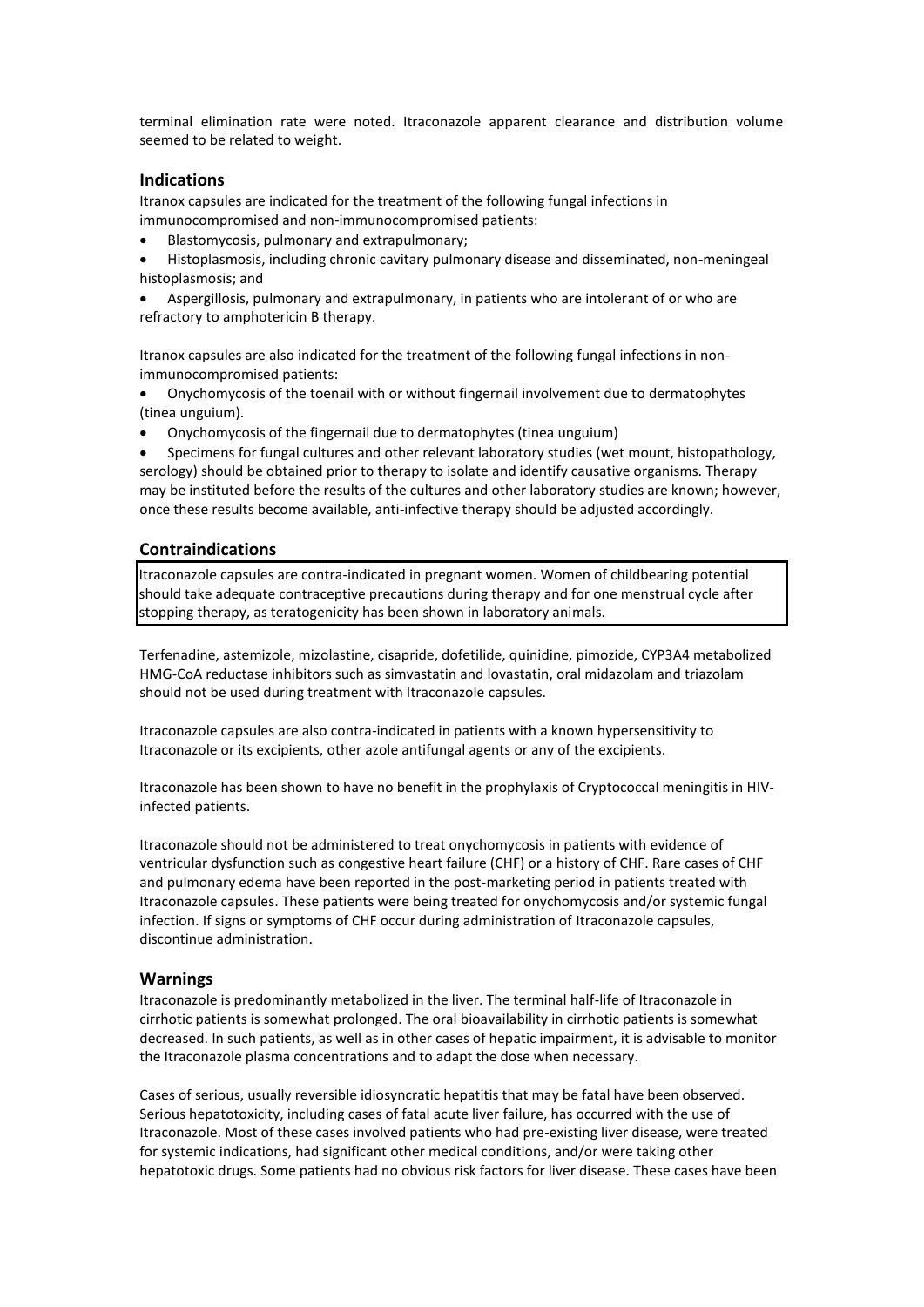observed within the first week of treatment up to 1½ years after continuous use of Itraconazole. Liver function monitoring should be considered in patients receiving Itraconazole treatment.

Patients should be instructed to promptly report to their physician signs and symptoms suggestive of hepatitis such as anorexia, nausea, vomiting, fatigue, abdominal pain, or dark urine. In these patients, treatment should be stopped immediately and liver function testing should be conducted. In patients with raised liver enzymes or active disease, or who have experienced liver toxicity with other drugs, treatment should not be started unless the expected benefit exceeds the risk of hepatic injury. In such cases, liver enzyme monitoring is necessary.

**WARNING**: Co-administration of terfenadine with Itraconazole is contra-indicated. Rare cases of serious cardiovascular adverse events including death, ventricular tachycardia, and torsades de pointes have been observed in patients taking Itraconazole concomitantly with terfenadine, due to increased terfenadine concentrations induced by Itraconazole Sections.

Pharmacokinetic data indicate that another oral antifungal, Ketoconazole, inhibits the metabolism of astemizole, resulting in elevated plasma levels of astemizole and its active metabolite desmethylastemizole that may prolong QT intervals. *In vitro* data suggest that Itraconazole, when compared to ketoconazole, has a less pronounced effect on the biotransformation system responsible for the metabolism of astemizole. Based on the chemical resemblance of Itraconazole and ketoconazole, co-administration of astemizole with Itraconazole is contraindicated.

### **Adverse Reactions**

Approximately 9% of patients can be expected to experience adverse reactions while taking Itraconazole. In patients, receiving prolonged (approximately 1 month), continuous treatment especially, the incidence of adverse events was higher (about 15%). The most frequently reported adverse experiences were of gastrointestinal, hepatic, and dermatologic origin. Within each system organ class, the adverse reactions are ranked under headings of frequency using the following convention:

### **Very rare (<1/10,000)**

The following adverse events have been reported:

- *Metabolism and Nutrition Disorders*
- Very rare: hypokalemia.
- *Nervous System Disorders*
- Very rare: peripheral neuropathy, headache, and dizziness.
- *Cardiac Disorders*
- Very rare: congestive heart failure.
- *Respiratory, Thoracic and Mediastinal Disorders*
- Very rare: pulmonary edema.
- *Gastrointestinal Disorders*
- Very rare: abdominal pain, vomiting, dyspepsia, nausea, diarrhea and constipation
- *Hepato-Biliary Disorders*

 Very rare: fatal acute liver failure, serious hepatotoxicity, hepatitis, and reversible increases in hepatic enzymes

- *Skin and Subcutaneous Tissue Disorders*
- Very rare: Stevens-Johnson syndrome, angio-oedema, urticaria, alopecia, rash and pruritus.
- *Reproductive System and Breast Disorders*
- Very rare: menstrual disorder.
- *General Disorders and Administrative Site Conditions*
- Very rare: allergic reaction, and edema.

Less frequent cases of adrenal suppression have been reported, when high doses (600 mg/day) were given.

**Precautions General**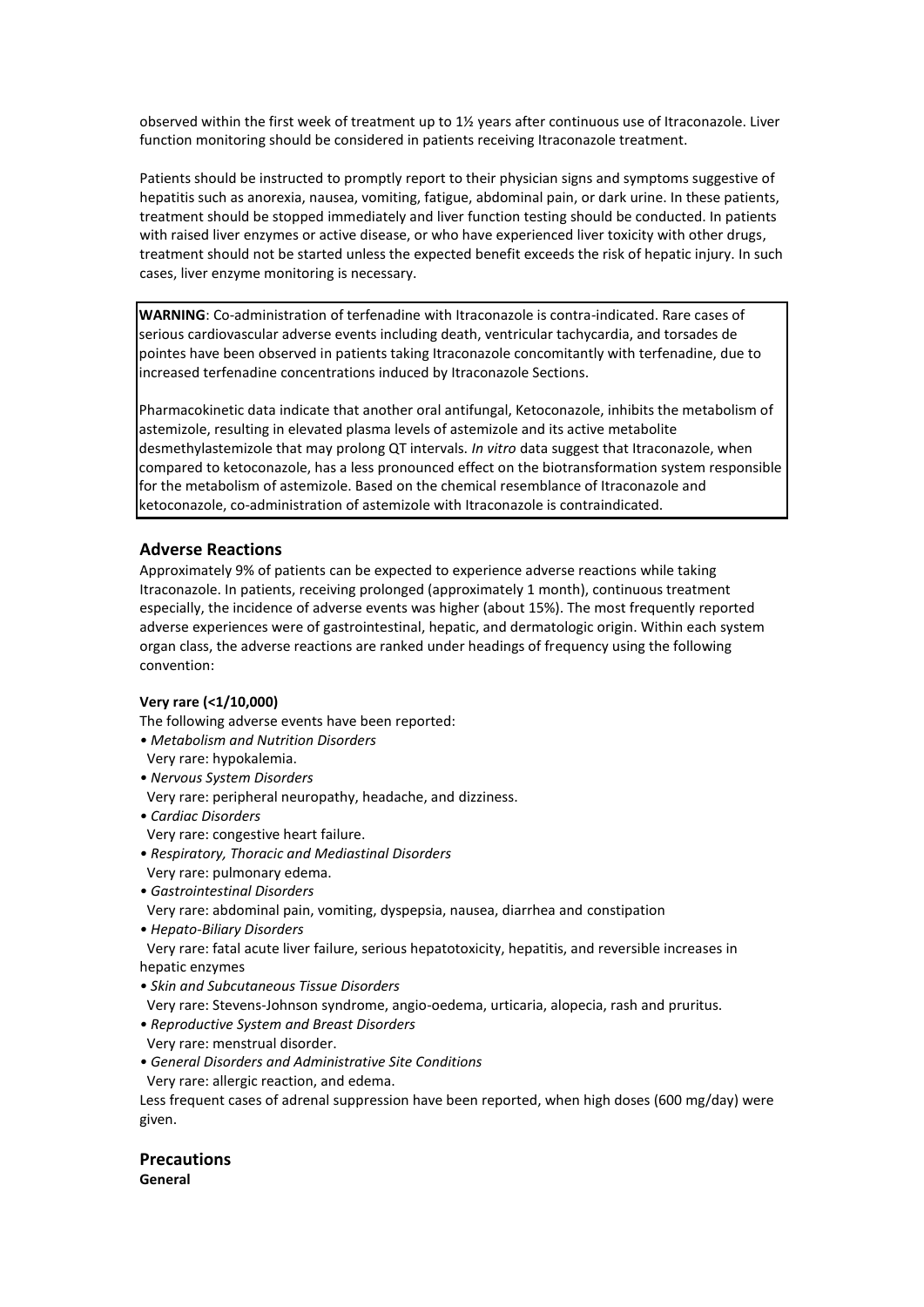Hepatic enzyme test values should be monitored in patients with preexisting hepatic function abnormalities. Hepatic enzyme test values should be monitored periodically in all patients receiving continuous treatment for more than one month or at any time; a patient develops signs or symptoms suggestive of liver dysfunction.

Itraconazole Capsules should be administered after a full meal under fasted conditions, Itraconazole absorption was decreased in the presence of decreased gastric acidity. The absorption of Itraconazole may be decreased with the concomitant administration of antacids or gastric acid secretion suppressors. Studies conducted under fasted conditions demonstrated that administration with 8 ounces of a cola beverage resulted in increased absorption of Itraconazole in AIDS patients with relative or absolute achlorhydria. This increase relative to the effects of a full meal is unknown.

#### **Paediatric Use**

The efficacy and safety of Itraconazole have not been established in pediatric patients. No pharmacoki*netic* data on capsules are available in children. A small number of patients age 3 to 16 years have been treated with 100 mg/day of Itraconazole capsules for systemic fungal infection and no serious unexpected adverse effects have been reported.

While no such bone toxicity has been reported in adult patients, the long-term effect of Itraconazole in paediatric patients is unknown.

### **HIV-infected Patients**

Because hypochlorhydria has been reported in HIV-infected individuals, the absorption of Itraconazole in these patients may be decreased.

### **Drug Interactions**

Both Itraconazole and its major metabolite, hydroxyitraconazole, are inhibitors of the cytochrome P450 3A enzyme system. Co administration of Itraconazole and drugs primarily metabolized by the cytochrome P450 3A enzyme system may result in increased plasma concentrations of the other drug that could increase or prolong both its therapeutic and adverse effects.

Therefore unless otherwise specified, concomitant medications metabolized by the P450 3A enzyme system should be discontinued as medically indicated.

Selected drugs that are predicted to have plasma concentrations increased by Itraconazole +

- Anticoagulants: warfarin
- Antihistamines: terfenadine\*, astemizole\*
- Anti-HIV protease inhibitors: ritonavir, indinavir
- Antineoplastic agents: vinca alkaloids
- Benzodiazepines: midazolam\*, triazolam\*, diazepam
- Calcium channel blockers: dihydropyridines
- Cholesterol-lowering agents: lovastatin\*, simvastatin\*
- GI motility agents: cisapride\*
- Immunosuppressive agents: cyclosporine, tacrolimus
- Steroids: methylprednisolone
- Other: digoxin, quinidine

+ This table is not all-inclusive.

\* Specifically contraindicated with Itraconazole based on clinical and/or pharmacokinetics studies

Selected Drugs that are predicted to Decrease Itraconazole Plasma Concentrations:

#### *Anticonvulsants*

Phenytoin, phenobarbital, carbamazepine. Reduced plasma concentrations of Itraconazole were reported when Itraconazole was co administered with phenytoin. The physician is advised to monitor the plasma concentrations of Itraconazole when phenytoin is taken concurrently, and to increase the dose of Itraconazole if necessary.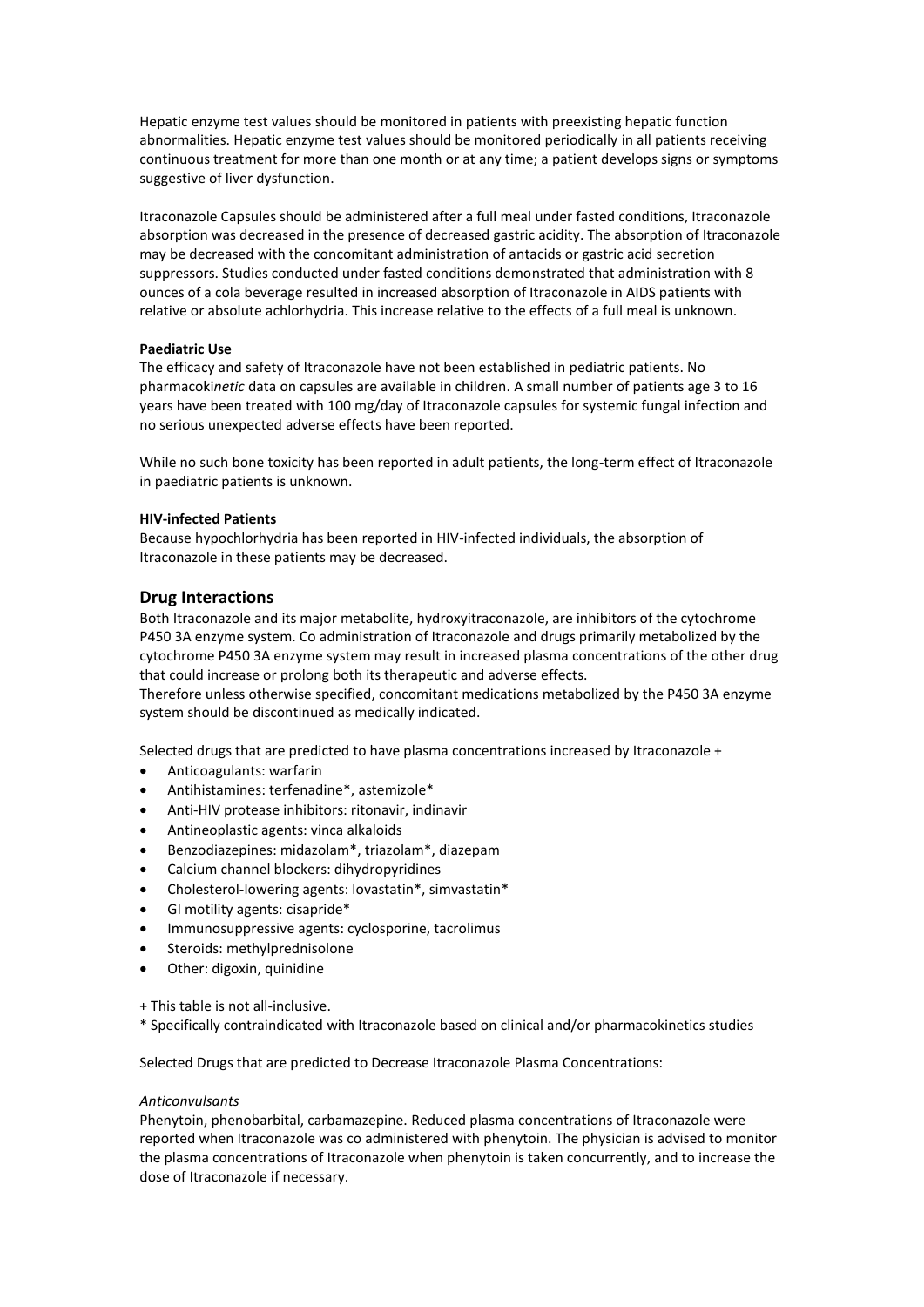### *Antimycobacterial agents* Isoniazid, rifampin, rifabutin

#### *Anticoagulants*

It has been reported that Itraconazole enhances the anticoagulant effect of coumarin like drugs. Therefore, prothrombin time should be carefully monitored in patients receiving Itraconazole and coumarin like drugs simultaneously.

#### *Antihistamines*

Co administration of terfenadine with Itraconazole has led to elevated plasma concentrations of terfenadine, resulting in rare instances of life-threatening cardiac dysrhythmia and death. Co administration of astemizole with Itraconazole has led to elevated plasma concentrations of astemizole and desmethylastemizole that may prolong the QT intervals. Therefore, concomitant administration of Itraconazole with astemizole is contraindicated.

#### *Anti-HIV protease inhibitors*

Co administration of Itraconazole with protease inhibitors primarily metabolized by the cytochrome P450 3A enzyme system. Such as ritonavir or indinavir, may result in changes in plasma concentrations of both drugs. Caution is advised when these drugs are used concomitantly.

#### *Anti-HIV reverse transcriptase inhibitors*

The results from a study in which eight HIV-infected individuals were treated with zidovudine,  $8 \pm 0.4$ mg/kg/day, showed that the Pharmacokinetics of zidovudine were not affected during concomitant administration of Itraconazole Capsules, 100 mg b.i.d. Other agents have not been studied.

#### *Antimycobacterial agents*

Plasma concentrations of azole antifungal agents are reduced when given concurrently with isoniazid or rifampin. Alternative antifungal therapy should be considered if isoniazid or rifampin therapy is necessary. A similar effect may be expected with rifabutin.

#### *Antineoplastic agents*

Itraconazole may inhibit the metabolism of vinca alkaloids therefore, patients receiving Itraconazole concomitantly with vinca alkaloids should be monitored for an increase and/or prolongation of the effects of the latter drug product including adverse effects such as peripheral neuropathy and ileus, and the dose of the vinca alkaloid should be adjusted appropriately.

#### *Benzodiazepines*

Co administration of Itraconazole with oral midazolam or triazolam has resulted in elevated plasma concentrations of the latter two drugs. This may potentiate and prolong hypnotic and sedative effects. These agents should not be used in patients treated with Itraconazole*.* If midazolam is administered parenterally, special precaution and patient monitoring is required since the sedative effect may be prolonged.

#### *Calcium channel blockers*

Edema has been reported in patients concomitantly receiving Itraconazole and dihydropyridine calcium channel blockers. Appropriate dosage adjustments may be necessary.

#### *Cholesterol lowering agents*

Human pharmacokinetic data indicate that Itraconazole inhibits the metabolism of lovastatin resulting in significantly elevated plasma concentrations of lovastatin or lovastatin acid that have been associated with rhabdomyolysis. Use of HMG-CoA reductase inhibitors metabolized by the P450 3A enzyme system, such as lovastatin or simvastatin should be temporarily discontinued during Itraconazole therapy.

*Digoxin*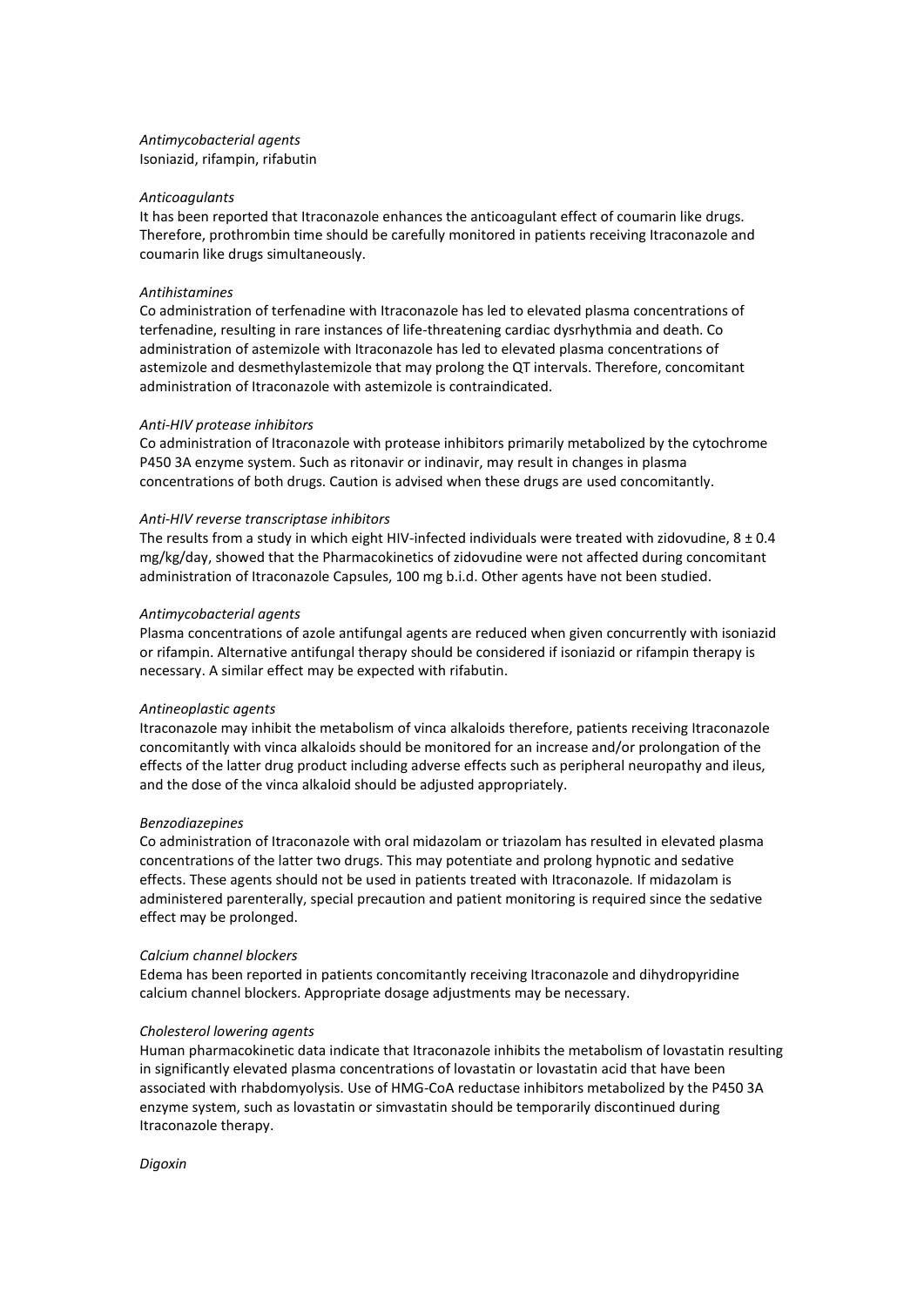Co administration of Itraconazole and digoxin has led to increased plasma concentrations of digoxin. Digoxin concentrations should be monitored at the initiation: of Itraconazole therapy and frequently thereafter, and the dose of digoxin should be adjusted appropriately.

### *GI motility agents*

Human pharmacokinetic data indicate that oral ketoconazole potently inhibits the metabolism of cisapride resulting in significantly elevated plasma concentrations of cisapride. Data suggest that co administration of oral ketoconazole and cisapride can result in prolongation of the QT interval on the ECG. *In vitro* data suggest that Itraconazole also markedly inhibits the biotransformation system mainly responsible for the metabolism of cisapride; therefore, concomitant administration of Itraconazole with cisapride is contraindicated.

### *H2 antagonists*

Reduced plasma concentrations of Itraconazole were reported when Itraconazole capsules were co administered with H2 antagonists.

### *Immunosuppressive agents*

Co administration of Itraconazole and cyclosporine or tacrolimus has led to increased plasma concentrations of the latter two agents. Cyclosporine and tacrolimus concentrations should be monitored at the initiation of Itraconazole therapy and frequently thereafter, and the dose of cyclosporine or tacrolimus should be adjusted appropriately.

### *Oral hypoglycemic agents*

Severe hypoglycemia has been reported in patients concomitantly receiving azole antifungal agents and oral hypoglycemic agents. Blood glucose concentrations should be carefully monitored when Itraconazole and oral hypoglycemic agents are co-administered.

### *Quinidine*

Tinnitus and decreased hearing have been reported in patients concomitantly receiving Itraconazole and quinidine.

#### *Steroids*

Itraconazole may inhibit the metabolism of methylprednisolone, therefore, patients receiving Itraconazole concomitantly with methylprednisolone should be monitored for an increase and/or prolongation of the effects of the latter drug product, including adverse effects, and the dose of methylprednisolone should be adjusted appropriately.

### **Dosage and Administration**

Itranox capsules should be taken immediately after a meal for optimal absorption.

Dosage recommendations vary according to the infection treated:

| <b>Indication</b>                                                                                    |                    | <b>Dose</b>        |                                            | <b>Median duration</b> |  |
|------------------------------------------------------------------------------------------------------|--------------------|--------------------|--------------------------------------------|------------------------|--|
| Vulvovaginal candidosis                                                                              |                    | 200 mg twice daily |                                            | 1 day                  |  |
| Dermatomycosis                                                                                       |                    | 200 mg daily       |                                            | 7 days                 |  |
|                                                                                                      |                    | or 100 mg daily    |                                            | or 15 days             |  |
| Highly keratinized regions as in plantar tinea pedis and palmar tinea manus require 100 mg daily for |                    |                    |                                            |                        |  |
| 30 days, or 200 mg twice daily for 7 days                                                            |                    |                    |                                            |                        |  |
| <b>Fungal keratitis</b>                                                                              |                    | 200 mg daily       |                                            | 21 days                |  |
| Onychomycosis                                                                                        |                    |                    |                                            |                        |  |
| Prior to initiating treatment, appropriate nail specimens for laboratory testing (KOH preparation,   |                    |                    |                                            |                        |  |
| fungal culture, or nail biopsy) should be obtained to confirm the diagnosis of onychomycosis.        |                    |                    |                                            |                        |  |
| (continuous treatment)                                                                               | 200 mg daily       |                    | 3 months                                   |                        |  |
| (pulse treatment)                                                                                    | 200 mg twice daily |                    | 1-week                                     |                        |  |
|                                                                                                      |                    |                    | Fingernail infections: 2 pulse treatments. |                        |  |
|                                                                                                      |                    |                    | Toenail infections: 3 pulse treatments.    |                        |  |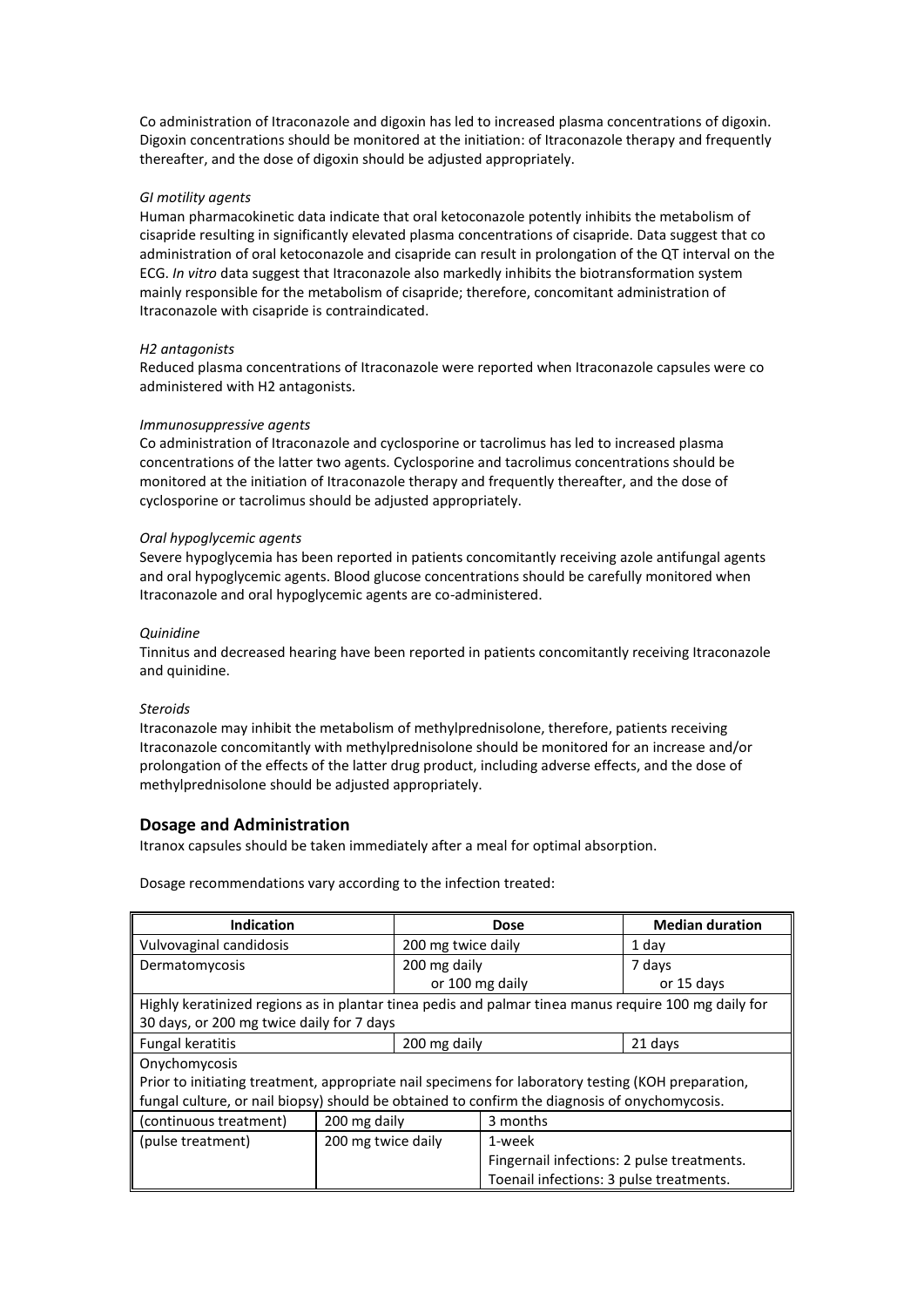| Pulse treatments are always separated by a |
|--------------------------------------------|
| 3 week drug-free interval.                 |
| See table below.                           |

| Site of            | Week 1       | Weeks 2, 3        | Week 5             | <b>Weeks 6, 7</b> | Week 9       |
|--------------------|--------------|-------------------|--------------------|-------------------|--------------|
| onychomycosis      |              | and $4$           |                    | and 8             |              |
| Toenails with or   | Pulse 1      | Itraconazole free | Pulse 2            | Itraconazole      | Pulse 3      |
| without fingernail |              | week              |                    | free week         |              |
| involvement        | 200 mg twice |                   | 200 mg twice daily |                   | 200 mg twice |
|                    | daily        |                   |                    |                   | daily        |
| Fingernails only   | Pulse 1      | Itraconazole free | Pulse 2            |                   |              |
|                    |              | week              |                    |                   |              |
|                    | 200 mg twice |                   | 200 mg twice daily |                   |              |
|                    | daily        |                   |                    |                   |              |

Elimination of Itraconazole from skin and nail is slower than from plasma. Optimal clinical mycological effects are thus reached 1 to 4 weeks after the cessation of treatment for skin infections and 6 to 9 months after cessation of treatment for nail infections.

Dosages that have been used in systemic mycoses:

| <b>Indication</b>                                         | <b>Dose</b>                                                       | <b>Median duration</b> | <b>Remarks</b>                                                                            |  |
|-----------------------------------------------------------|-------------------------------------------------------------------|------------------------|-------------------------------------------------------------------------------------------|--|
| Aspergillosis                                             | 200 mg daily                                                      | $2 - 5$ months         | Increase dose to 200 mg<br>twice daily in case of<br>invasive or disseminated<br>disease. |  |
| Candidiasis (excluding<br>vulvovaginal)                   | 100-200 mg daily                                                  | 3 weeks - 7<br>months  | Increase dose to 200 mg<br>twice daily in case of<br>invasive or disseminated<br>disease. |  |
| Histoplasmosis (excluding<br>meningeal<br>histoplasmosis) | 200 mg daily -<br>200 mg twice daily<br>(or 400 mg once<br>daily) | 8 months               |                                                                                           |  |
| Sporotrichosis                                            | 100 mg daily                                                      | 3 months               |                                                                                           |  |
| Paracoccidio-idomycosis                                   | 100 mg daily                                                      | 6 months               |                                                                                           |  |
| Chromomycosis                                             | 100 - 200 mg daily                                                | 6 months               |                                                                                           |  |
| <b>Blastomycosis</b>                                      | 100 mg daily -<br>200 mg twice daily<br>(or 400 mg once<br>daily) | 6 months               |                                                                                           |  |

In children (below 12 years): Itranox capsules have not been systematically studied in children. In elderly: As for use in children.

Data from a small number of HIV-infected patients suggested that the response rate of histoplasmosis in HIV-infected patients is similar to non-HIV-infected patients. The clinical course of histoplasmosis in HIV-infected patients is more severe and usually requires maintenance therapy to prevent relapse. The optimal dosage regimen for treatment and maintenance therapy are unknown. Studies to investigate the efficacy and safety of Itranox , including optimal dosage and duration in HIV-infected patients are ongoing.

### **Over Dosage**